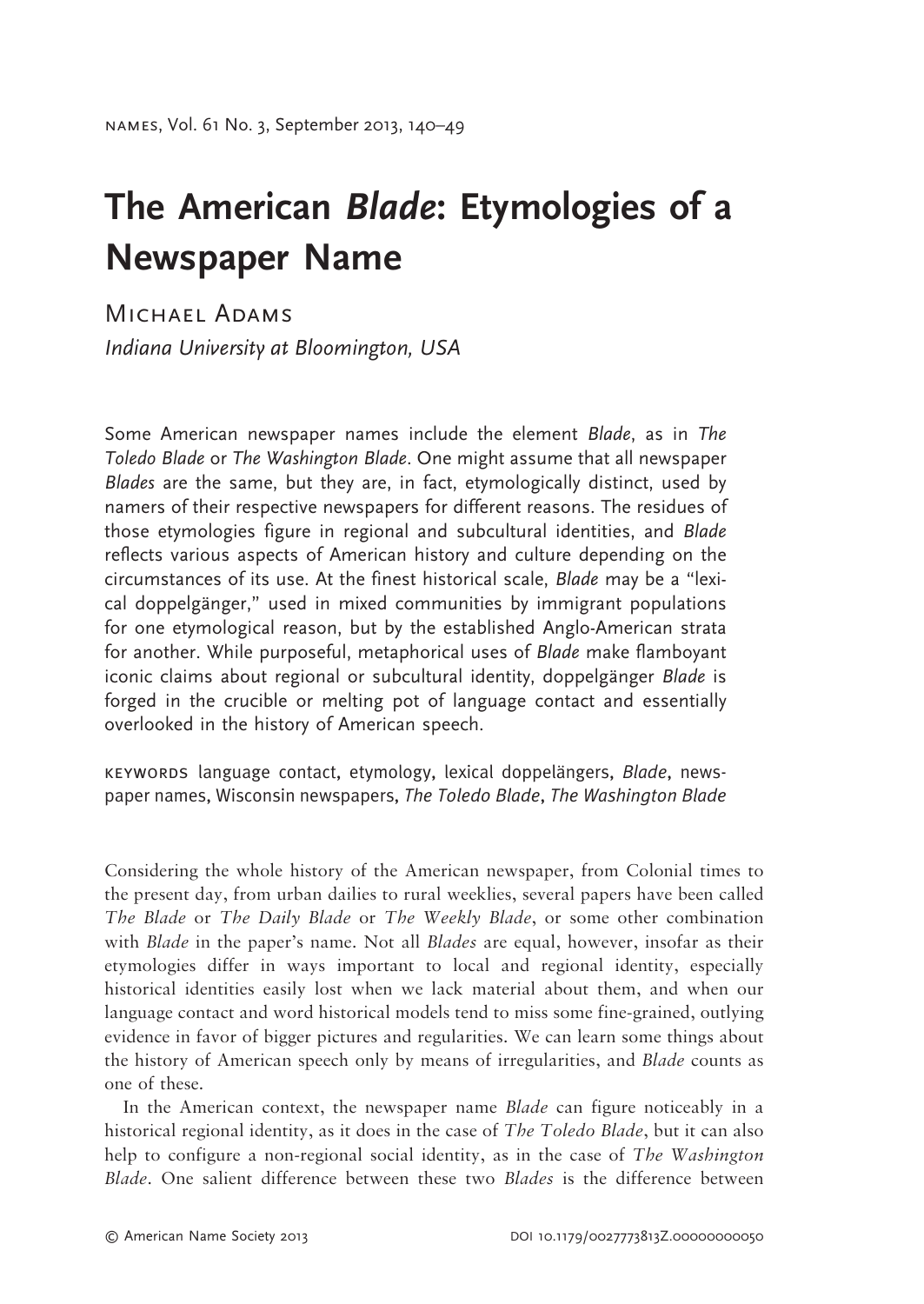*Toledo* and *Washington*, of course, but another is the difference between their etymologies, which speak to the cultural aspirations of their respective newspapers and mythologize the histories and values of the communities to which those newspapers belong. The *Toledo* and *Washington Blades* are newspapers on a large scale, but small-scale *Blades*, those in the names of local Wisconsin newspapers, for instance, suggest an entirely different type of etymology, one in which non-English words important to immigrant identities are naturalized into American names. These are often overlooked markers of immigrant experience and the successful accommodation of immigrants to American speech and American culture.

In the Anglo-American tradition, sixteenth-century black-letter broadsheets announcing surprising news — marvels and mysteries — were succeeded in the seventeenth century, particularly during the Civil War and Interregnum (roughly 1640–1660), by newsbooks and political pamphlets that began to look like news papers — serials, but not yet periodicals. The first daily newspaper, London's *Daily Courant*, began publishing in 1702 (see Aitchison, 2007: 50–95). For a long time afterwards, however, newspapers were mostly ephemera and often treated as such — many of those mentioned here, published more than a hundred years after the *Daily Courant*, survived for less than a decade — and so we imagine there were more of them around than libraries and museums have collected and preserved. Some of these may have been called *The Blade*, but — as far as I have been able to determine — we have no record of *Blade* as an element of a newspaper name in either the United Kingdom, the British colonies in North America, or the United States until the nineteenth century. The publicly accessible record of early English language newspapers is incomplete, however, so earlier instances may appear to view someday.1

*Blade* is not a frequent newspaper name. The Wisconsin State Historical Society's *Guide to Wisconsin Newspapers 1833*–*1957* (Oehlerts, 1958) itemizes 2259 newspapers.<sup>2</sup> Of these, 6 percent include *Times* as an element of a newspaper's name, and 4 percent include *Herald*; in contrast, *Blade* appears as an element only nine times in the history of Wisconsin newspapers, that is, in only .04 percent of Wisconsin newspaper names. If *Blade* is in any sense significant, it is easy to see why that significance has been overlooked.

Nonetheless, one *Blade* has proved durable and ranks among the most prominent regional newspapers in America today, namely, *The Toledo Blade*. We know about the sense of *blade* originally intended in *The Toledo Blade* because of an editorial titled "Our Name," presumably written by its founding editor, George Way, in the first and only extant issue of the paper under his editorship, dated December 19 1935:

Our readers will immediately perceive that the name we have assumed was suggested by the notoriety a certain city in Old Spain obtained for a peculiar kind of manufacture . . . We know there is much temerity in assuming such a name; but we wish to be perfectly understood that we send forth, concealed under it, no menace, and do not threaten to be tart, smart, witty, severe, ironical, caustic or provoking . . . We should prefer to keep our sword always in its scabbard . . . We should not like, however, to have it rust in its sheath . . . Our blade has no elasticity — it will break before it will bend. (qtd. in Harrison, 1985: 5)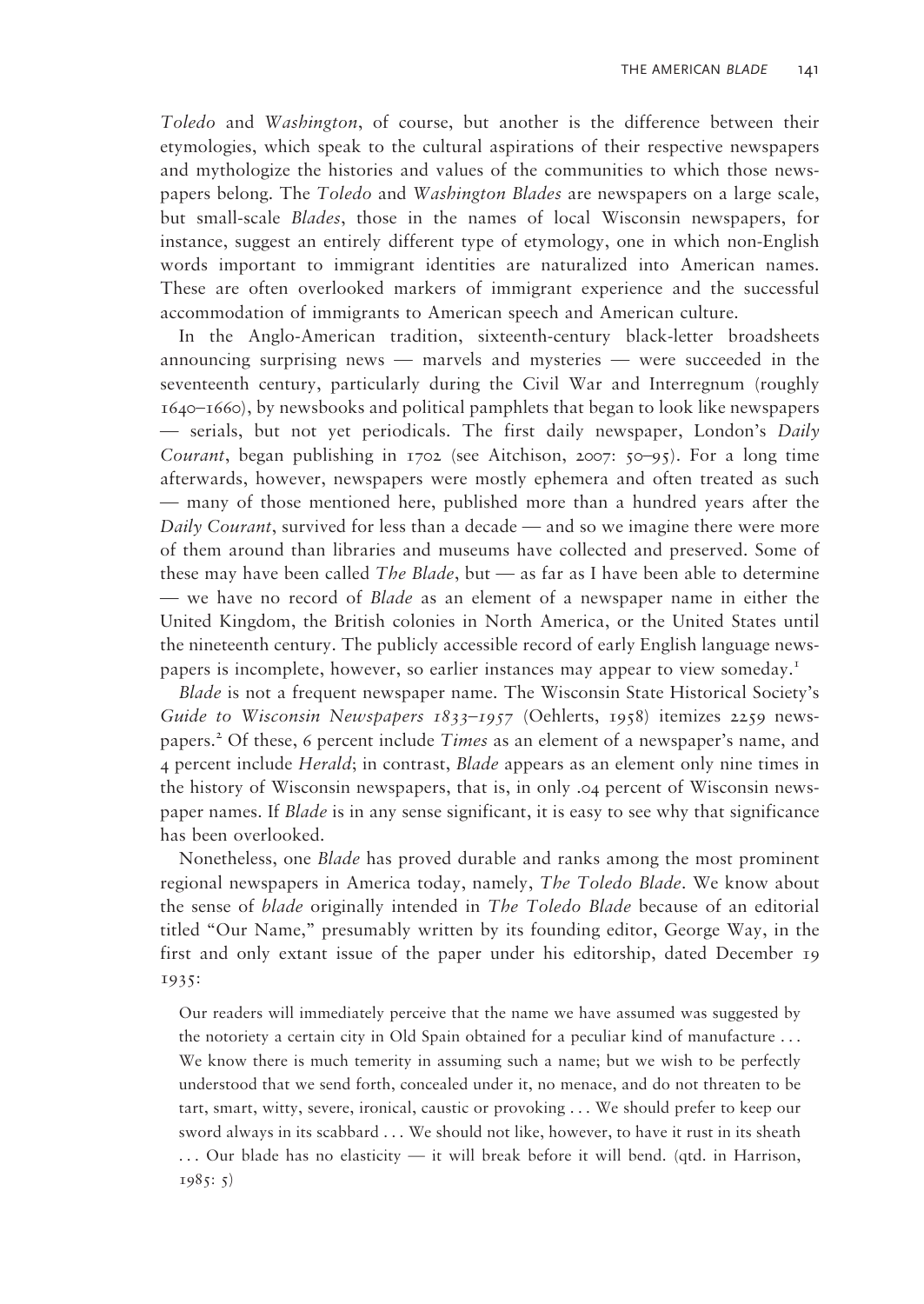The context Way lays out for the name is somewhat delusional, for surely few of the *Blade*'s readers would immediately associate the name of their city with the armaments manufacture of medieval Toledo. It does, however, establish an etymology.

That etymology is at once referentially oblique and metaphorically robust. Toledo's *Blade* was by no means the only one to trade on the "weapon- or tool-edge" sense identified in the *Oxford English Dictionary* (henceforth *OED*, s.v. *blade n* in sense 6.a), but others depended on different semantics or different cultural associations. For instance, from 1896 to the present day, the *Tomahawk Leader* has conveyed news weekly to the citizens of Tomahawk, Wisconsin, in Lincoln County, and its environs. But, before that, they relied on the *Tomahawk Blade* (1887–1896?), in which the *Blade* element is a meronym of *Tomahawk*, not the only pun involving *Blade* in a newspaper name, as we shall see. For a while in 1884, Sheffield, in the South Riding of Yorkshire, was home to a satirical magazine called *The Blade*, apparently not "tart, smart, witty, severe, ironical, caustic, or provoking" enough to survive into 1885. The name, however, was brilliant, because Sheffield was then and still is famous for its cutlery manufacture, so it is more culturally relevant than Toledo's rather fanciful *Blade*.

Another newspaper named with the "weapon- or tool-edge" sense in play, though historically and indirectly, is the *Washington Blade*, the website of which explains, "In October 1969  $[\dots]$  'The Gay Blade' came out of the closet as the publication of record of the gay community in Washington DC taking an ironic shot at a phrase that once was used to enforce a culture of hiding and shame." Originally, the site asserts, *gay blade* meant "dashing and charming swordsman" — the oblique connection between this *Blade* and those of Toledo, Sheffield, and Tomahawk — but later came to mean "confirmed bachelor" (see <http://www. washingtonblade.com/ contact-us/about/>).

The *OED* certainly agrees that *gay blade* can mean "homosexual man," though no dictionary I have consulted records the nuanced meaning "confirmed bachelor" among its senses of *blade* or *gay blade*, something for the lexicographers to look into. In *Green's Dictionary of Slang* (Green, 2010, henceforth *GDoS*), the sexual connotations of *blade* "gallant, sharp fellow" are attested as far back as 1607 (*GDoS* s.v. *blade*   $n$  in sense  $I(a)$ , and the phallicism of *blade* "penis," also dating from the first decade of the seventeenth century (*GDoS* s.v. *blade n* in sense 2(a)), is obvious, but whether these *sword*-related sexual terms are relevant to the etymology — understood but not articulated — whether the newspaper name is meant, not only ironically but as provoking about sex and sexuality, is unclear. Anyway, that sort of swordsman would no longer appropriately represent the newspaper, which now serves the District's entire LGBT community.

As John Saeed puts it, "Names after all are labels for people, places, etc., and often seem to have little other meaning" (2003: 27). Newspaper names are more or less bleached of lexical meaning: no one registers the lexical semantic difference among *Call*, *Register*, *Herald*, or *Gazette*, though, at what Saul Kripke calls the "the initial baptism" (1972: 302), namers must have had some reason to use one possible newspaper name over the others, a gut feeling that *Gazette* "small newspaper" was more appropriate to a certain publishing context than *Herald* "credentialed proclaimer," and vice versa. *Blade* is similarly innocuous, unless it punningly calls attention to itself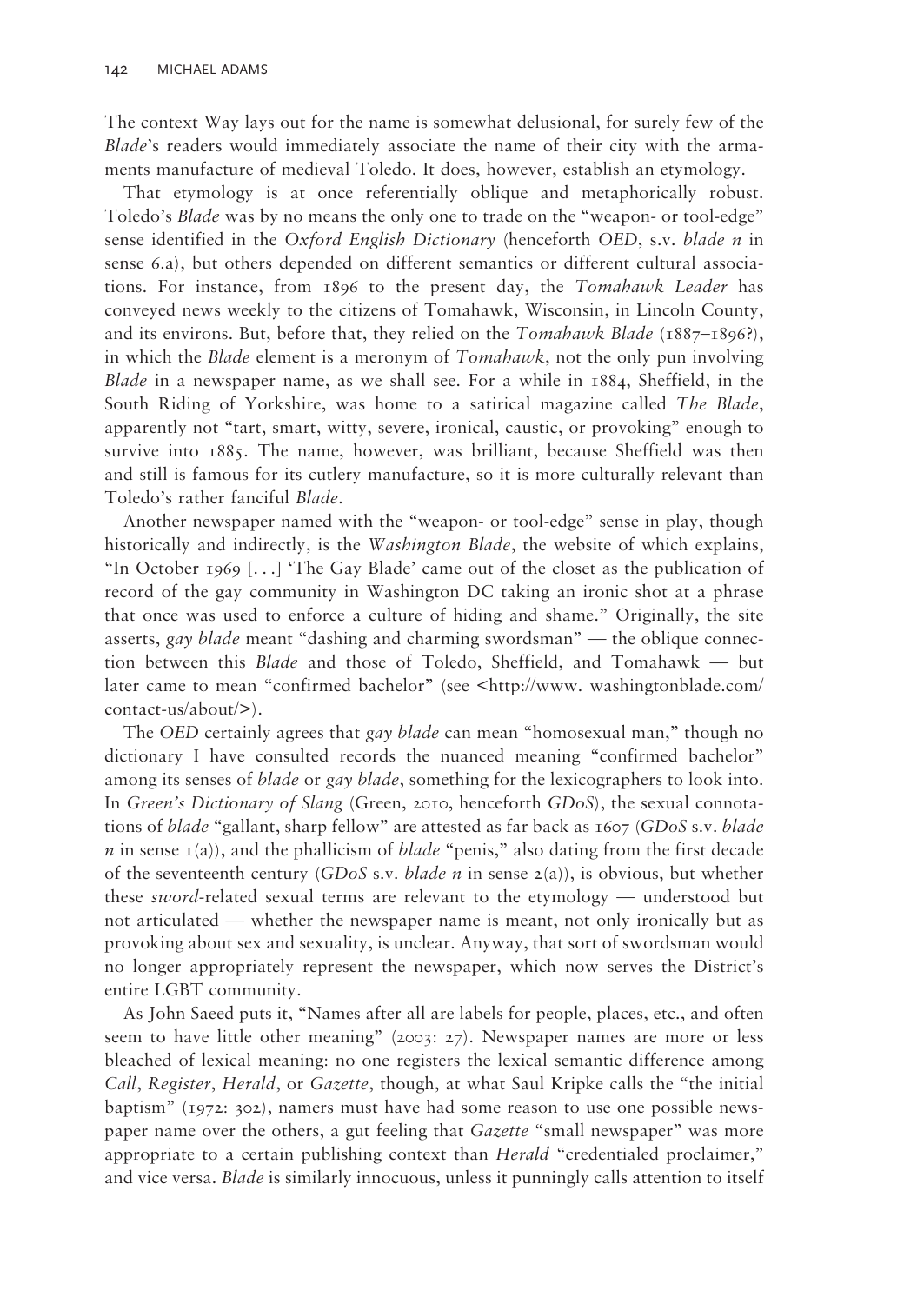and therein proposes an etymological meaning. Nevertheless, what looks to us on its bleached surface as one name used for any number of newspapers, interchangeable with other names in its onomastic field, in subtle semantic terms, several *Blades* have several etymologies and, on that account, distinct if conceptually related meanings.

Newspaper names — indeed, most names — are less inert than the standard semantic account allows. Among other social roles, newspaper names focus local and regional identities. To the thoughtful and informed, a locally or regionally significant newspaper name etymology matters in that identity, and the fact that some members of a community are aware of it contributes to that identity — it is never the case that all members of a community are conscious of all particles of social meaning pulled into a meaningful structural relationship by what we might call "the identity force." When an American town's newspaper is called the *Democrat* or the *Republican*, the name still reminds some citizens of bygone political affiliations, the historical identities in which their ancestors were fully implicated and which leave residues of social meaning in local identities to the present day.

In some cases, the social meaning embedded in a newspaper name is immediate. For instance, *The Washington Blade* is currently an iconic cultural institution in the Washington, DC, LGBT community, so much so that its staff bought it when its parent company failed in 2009 and secured *The Washington Blade* name in bankruptcy court — the name mattered because it was identified with two communities, one social and one regional, though while the social community can be transregional, the regional community is also always social. Similarly, *The Toledo Blade* is a cultural institution promoting regional pride and identification with life in northern Ohio, as well as a newspaper that outsiders recognize as nationally as well as regionally significant, and that out-group recognition actually serves to support the in-group identity.

Most of the time, however, evidence of a newspaper name's social significance is so mundane as to escape notice: certainly in Toledo and Washington today, and one suspects in Tomahawk, Wisconsin, back in the day, residents of the newspaper's area of influence spoke of the newspaper familiarly, not as *The Toledo Blade*, *The Tomahawk Blade*, or *The Washington Blade*, but simply, *The Blade*. Inside the community, its newspapers' place — Toledo or Tomahawk — can be assumed, and such ellipsis — in any *Blade*, *Times*, *Herald*, or *Gazette* — both marks one's participation in the community identity and encodes familiarity with community institutions as part of one's individual identity.

In Wisconsin, several *Blades* are on record, but their etymologies are less flamboyant, culturally subtler than those of *The Toledo* or *The Washington Blade*. Besides *The Tomahawk Blade*, one finds *The Cadott Blade* (Chippewa County, 1890–1914), *The Neillsville Blade* (Clark County, 1890–1892?), *The Badger Blade* (Rio, Columbia County, 1902–1925), *The Kenosha Blade* (Kenosha County, 1890–1894?), *The Blanchardville Blade* (Lafayette County, 1887–present), *The Wisconsin Enterprise-Blade* (Milwaukee, 1916–present), *The Osseo Blade* (Trempealeau County, 1887– 1894), and *The Elkhorn Blade* (Walworth County, 1891–1905). Without etymological narratives like those available for *The Toledo Blade* and *The Washington Blade*, it is hard to know just what the *Blade* in these newspaper names meant before the meaning was bleached into "name of a newspaper." Are these also sword/knife/ax allusions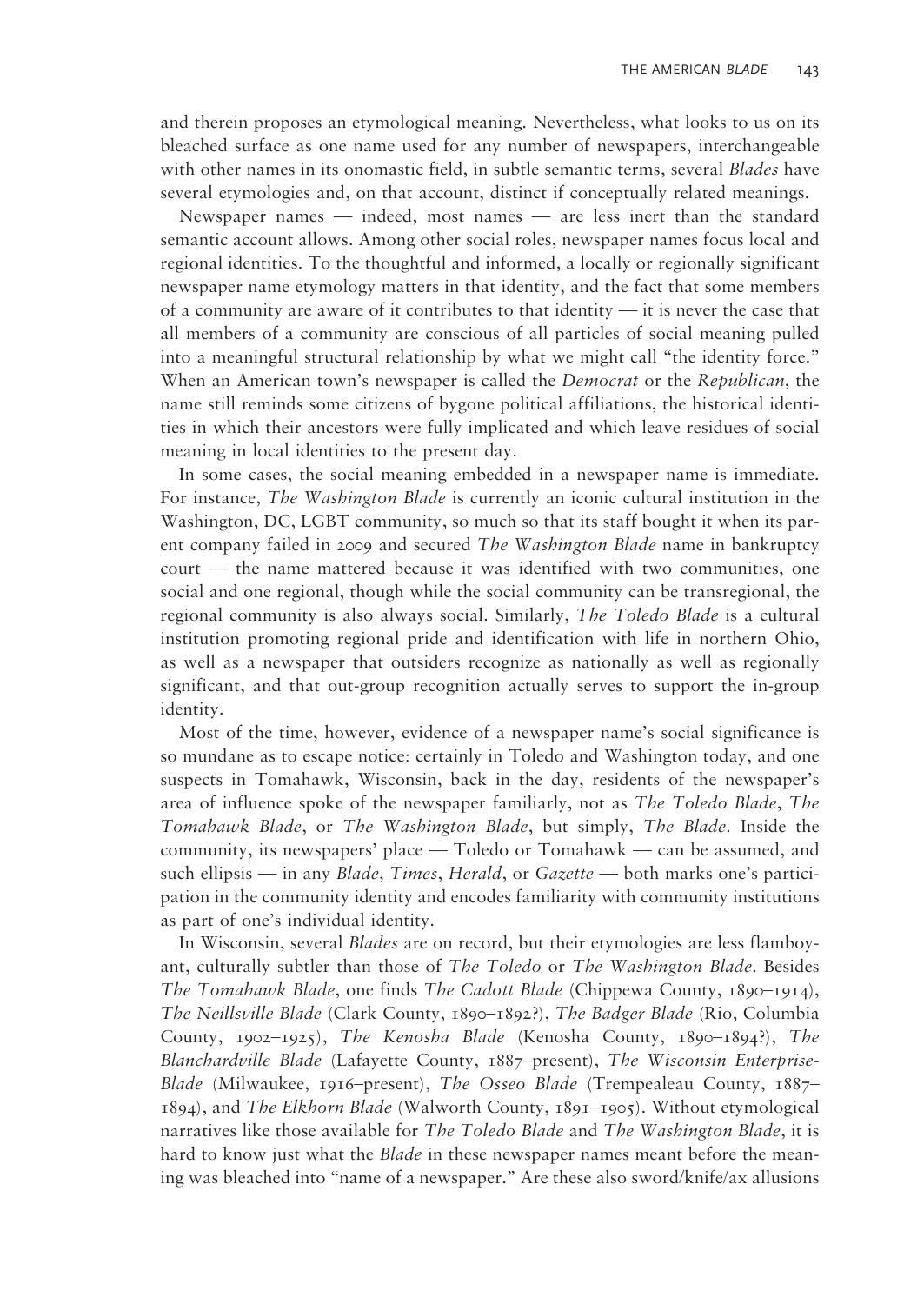in service of their respective newspapers' rhetorical or political personalities, or are other etymologies possible?

They are certainly possible, yet improbable. The "tool- or weapon-edge" sense of English *blade* is a metaphorical extension of Germanic \**bladaz* "leaf," ultimately from PIE \**bhel*- "thrive, bloom" through the suffixed zero-grade \**bl*ǝ*h-to*-. The Old English reflex of these forms, *blæd*, is semantically problematic: there is an early use to mean "leaf" in the Old English *Genesis*, but then *blade* is not used in that sense again until the eighteenth century. According to the *OED*, however, *blade* is used frequently in Old English to mean "The broad, flattened, leaf-like part (as distinguished from the shank or handle) of any instrument or utensil, as a paddle, oar, battledore, bat, spade, forceps," which suggests that the extension may have been accomplished already in one or more of the Germanic dialects that became Old English.

Eventually, at least by 1330 according to the *OED*, the "flattened, leaf-like" sense specialized into the "sharp-edged" sense with which we are most familiar. Throughout the period of this semantic narrowing, there is no recorded use of *blade* to mean "leaf." Eventually, of course, *blade* came to mean "leaf of grass," but not until 1450, so, as the *OED* suggests, "It would almost seem then that the modern 'blade' of grass or corn is a later re-transfer from 'sword-blade.'" This is important to note, because it is unlikely, then, that English *blade* extends metaphorically to mean "page," in the way that *leaf* does. There is no reason why it could not, but we would expect to find evidence of the development outside of names as well as in them, and that evidence is hard to find.

A very few newspaper names show consciousness of the unfulfilled possibilities: for a few years, from 1886–1910, Lexington, Kentucky, had *The Blue-grass Blade* in which we move beyond weapons and tools, their edges, and so on; and the town of Warren, in Marshall County, Minnesota, has had *The Warren Sheaf* from 1880 to the present day.3 Certainly, we talk about sheaves of paper, which might be a newspaper, and though the *OED* gives no evidence of this application *per se*, the compound *sheaf-catalogue*, meaning "The book-form of catalogues with separate leaves," supports it. Note that both of these names are especially tied to local or regional identities — Kentucky has a lot of bluegrass, Minnesota a lot of grain. But while all of this is close to *blade* "leaf or leaves of paper," it is not close enough.

In English, the natural word for "leaf, foliage" is, as we all know, *leaf*. But English is unusual in this among Germanic languages, in which the word for "leaf" tends to be a reflex of Germanic \**bladoz*: German *blatt*, Swedish *blad*, Norwegian *blad*, for instance. In these languages, the *blade* cognate extended from "leaf" to "sheet of paper," and then, sometimes without further derivation, came to mean "newspaper, magazine," as in the name for the Norwegian tabloid, *Dagbladet* "daily newspaper/ magazine," or *Svenske Dagbladet*, and so on. When Norwegian, Swedish, German, and Danish immigrants established communities in America during the nineteenth and early twentieth centuries, they naturally promoted the community and its interests in a Norwegian-language newspaper — in other words, there has been more than one American *Dagbladet*.

The question then arises, "Is there a relationship in American English between the newspaper name *Blade* and, for instance, Norwegian *Bladet*?" If there is, then,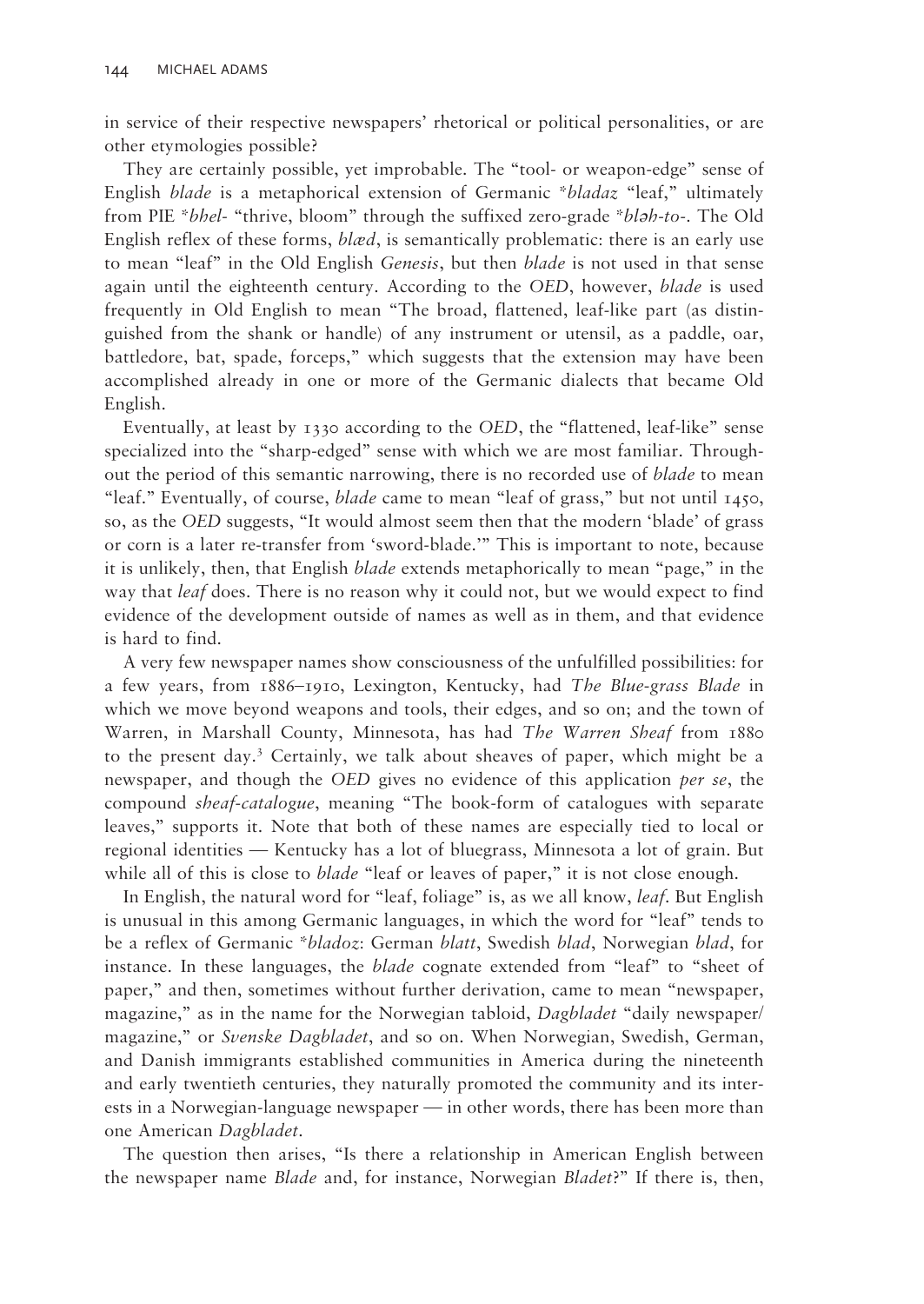because of etymology, some instances of *Blade* represent aspects of American cultural history quite different from those behind any of the *Blades* considered so far. Mencken notes in *The American Language* (1936: 491) that Scandinavian elements were often reanalyzed or translated into English forms in personal and place names: "Thus -*qvist* and -*kvist* become -*quist* and -*quest*; -*gren* (a bough) becomes *green* or *grain*, as in *Holmgrain* and *Youngreen*; -*blad* (a leaf) becomes *blade*, as in *Cedarblade*; and *bo*- (an inhabitant) is turned into *bow*, as in *Bowman* from *Boman*." If the process operates for other sorts of names, why would not it do so for newspaper names, as well? Perhaps some of the American *Blades* listed earlier are the result, not of Toledo's influence or the editorial intention to provoke an argument or cut the opposition down to size, but instead of gradual accommodation of Norwegian forms to counterparts in American English.

One of the nine Wisconsin *Blades* might be explained on such terms. *The Blanchardville Blade*, of Blanchardville in Lafayette County, was founded by Thurston J. Rostad (1870–1907), who edited *The Blanchardville Blade* from 1887–1892. He probably spoke some Norwegian — his parents were both Norwegian speakers, though they immigrated to North America in childhood. We know all of this from a biographical sketch of his father, K. T. Rostad, in the *History of Lafayette County, Wisconsin* (1881: 788). For the Rostad family, *Blade* was just as likely to derive from Norwegian *bladet* as from English *blade*. *The Blanchardville Blade* probably predates all the other Wisconsin *Blades* — the Osseo and Tomahawk *Blades* also began publishing in 1887, in July and September respectively, but no issue from the first five volumes of *The Blanchardville Blade* is extant, so we cannot be certain which newspaper came first.

Thurston Rostad's biography is even inferentially so thin that it cannot by itself guarantee a Norwegian etymology for his *Blade*. To buttress the idea, though, we should consider the milieu into which *The Blanchardville Blade* was introduced. For one thing, because it was a newspaper name, its *Blade* would have been understood as Americanized *bladet* by any number of local American-Norwegian and bilingual speakers who expected *bladet* as a newspaper name element. According to the *History of Lafayette County* (1881: 253), in 1875, the population of Blanchardville was 529. Also according to the *History* (1881: 786–788), five of fifteen notable citizens, those worth biographical sketches within its pages, were born in Norway, and three of those had Norwegian wives. K. T. Rostad and his wife, Sofia née Rockstad, had four sons. On that pattern, and assuming that not all Norwegian-Americans in the community were "notable," it does not take long before Norwegian is spoken by more than 10 percent of the town. One wonders how far from the Norske tree Thurston Rostad fell.4

Whether *Blade* from *bladet* acknowledged the Norwegian-speaking stratum of Blanchardville society or the Norwegian-speaking stratum there perceived *Blade* as a reflex of *bladet*, in what we usually call a "folk etymology," is unclear. Either is culturally significant — it will not do simply to dismiss the folk etymology. In either case, the Norwegian speakers, while assimilating into an English dominated (but multilingual) society and accommodating to forms of English speech also project a linguistic and cultural authority — an ownership, if you will — by using or confusing Norwegian *bladet*, by calquing it or assuming it had been calqued. This is by no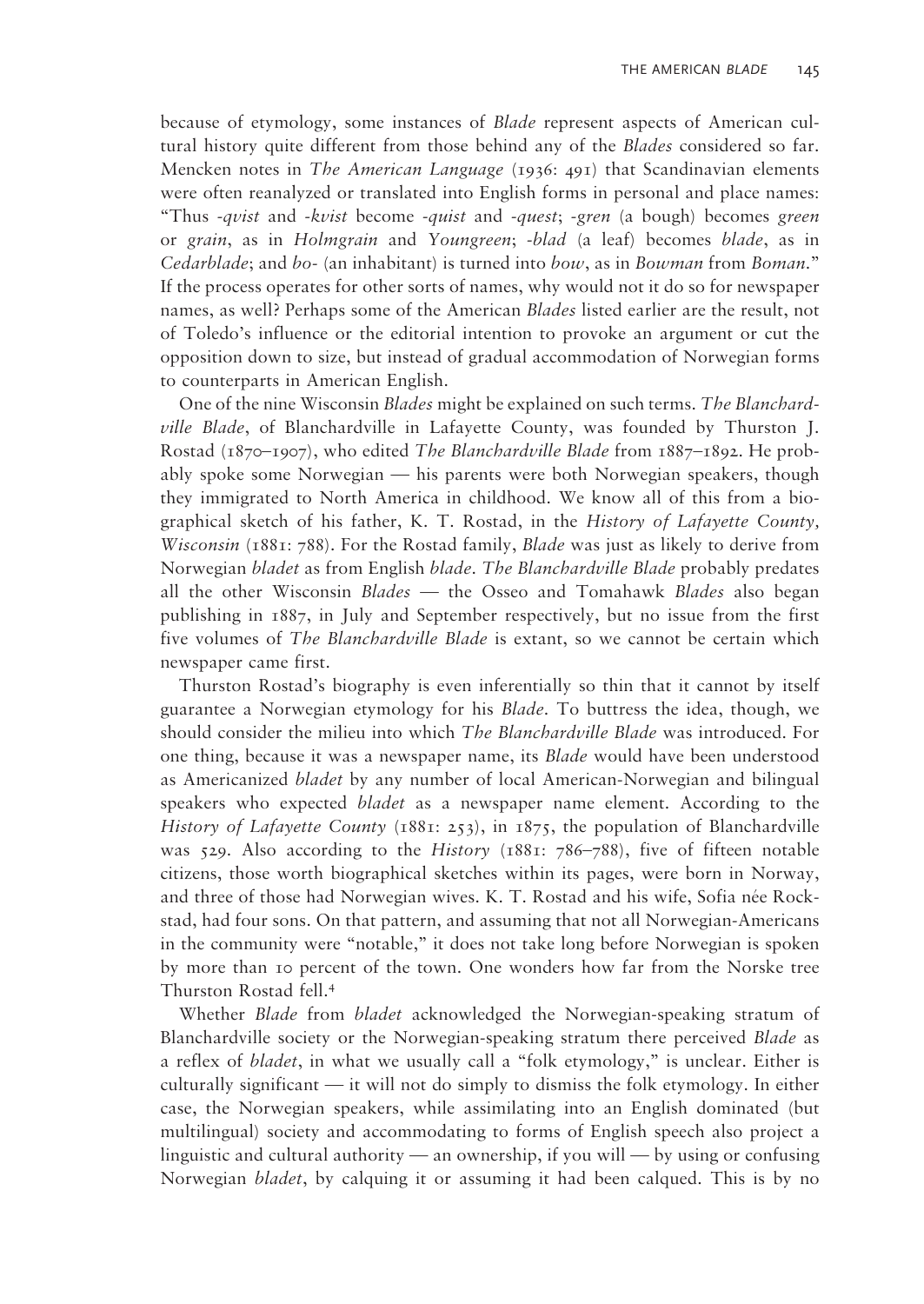means a story unique to *Blade*, but it is interesting in its details and a story worth retelling, for the moral it tells about American speech and how it got that way.

In an article titled "Language and Immigration," Einar Haugen (1972 [1938]: 8) wrote,

When the earliest Norwegian settlers came to Illinois and Wisconsin between 1836 and 1840, there were no railroads or market outlets within easy reach. The first settlements in northern Illinois and in southern Wisconsin were founded at a time when the prairie was still wild, and chiefly inhabited by the timber wolf, the rattlesnake, and the Indian. These settlements were the foci of the entire immigration from Norway in the forties and fifties.

According to the *History of Lafayette County, Wisconsin* (1881: 788), Rostad's family settled in the area in 1854, Sophia's a year earlier. The Rostads first lived in Winnebago County, Illinois; three of the four brothers are buried in Durand, in the same county.<sup>5</sup> The area had a relatively high concentration of Norwegians, but, as Helge Nelson demonstrated in *The Swedes and the Swedish Settlements in North America* (1943: 1.155; see also the map on 2.70), the concentration of Swedes was also dense — "a greater percentage of inhabitants of Swedish extraction than any other county in Illinois" — which is important, because it increases the number of *Blade* readers who may have understood its *Blade* as naturalized *Blad* or -*bladet*.

The area in question was not settled by Scandinavians once and for all, but in chain migrations. As Angela Karstadt explains in *Tracking Swedish-American English*  $(2003: 29),$ 

Chain migration refers to settlement of a community over a long period of time primarily because new residents encourage their friends and family members who remained in the original homeplace to migrate. As a result of the chain migration, the community becomes an area not only dominated by one ethnic group, but also continually rejuvenate by home contacts since persons hailing from the home region continue to migrate to the daughter community.

Karstadt and others have established the impact of chain migration for the Swedes, and one can see its importance for Norwegian settlement, too, as Haugen, in *The Norwegian Language in America* (1969: 25) shows that Norwegian immigration took place in five contiguous waves —  $1836/48$ ,  $1863/65$ ,  $1874/78$ ,  $1894/99$ , and  $1915/22$ — each less than a generation apart from its predecessor. Norwegian influence on the speech and lexical apprehension of Scandinavians in this area, the area including Blanchardville, would not have abated much by the 1880s, and could very well have produced a *Blade* from *bladet* or promoted interpretation of any *Blade* as a *Blade* from *bladet*, regardless of etymology.

The possibility that *Blade* in *The Blanchardville Blade* is of Scandinavian origin rather than the default English origin is interesting, because then neighbors in Blanchardville, some Norwegian speakers and some not, may have used *Blade* with different meanings, while assuming different etymologies, though on the conversational surface they would have appeared to use the same word. It suggests, too, that, taking Wisconsin as a whole, some communities were using an English *Blade*, while Blanchardville, at least, was using a Scandinavian one — or at least some Blanchardvillians were — accommodated to a misleading English form. *Blade* as a newspaper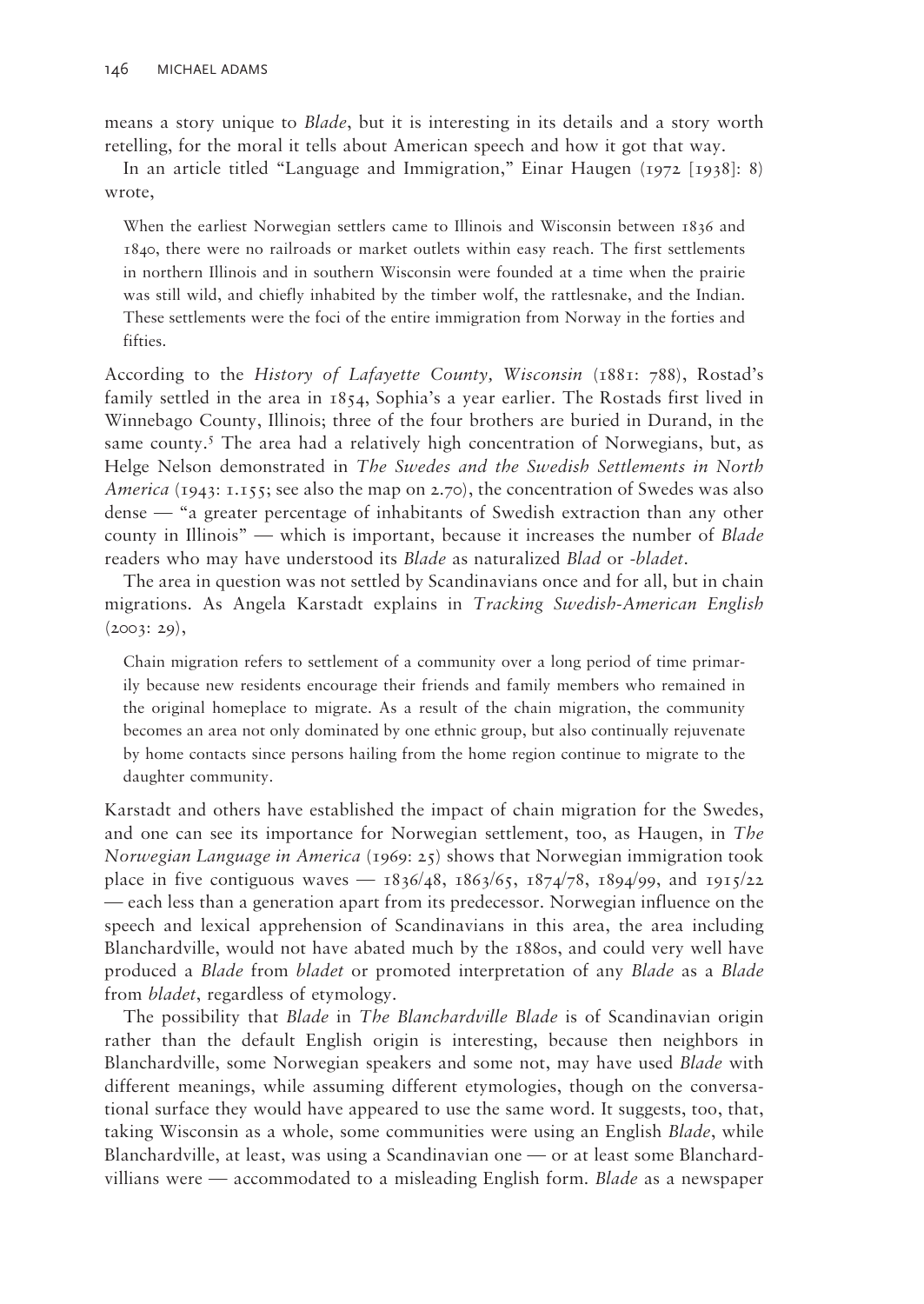name, then, camouflages what, in more general terms, I have called "lexical doppelgängers" (Adams, 2000).

The historically distinct versions of *leave/let* substitution in German-settled areas of the British North American colonies are classic lexical doppelgängers. In those areas, a speaker might direct someone to *let the book on the table*, whereas in Standard American English we would expect *leave* rather than *let*. Similarly, as one of the *Dictionary of American Regional English*'s best quotations ever (s.v. *leave v* in sense B.1) has it, "Somebody must have left the cat out of the bag," whereas in Standard American English we would expect *let* rather than *left*. Formerly, the substitution was explained by German translation of *lassen*, which covers both "let" and "leave" meanings, variously into English, not recognizing a distinction supposedly natural to native English speakers. In fact, though, reciprocal substitution of *leave* and *let* has persisted throughout the history of English. So, one English derived farmer produces the substitution for one etymological reason, and the neighboring German farmer for another. Ultimately, one suspects, polysemy in the PIE root and therefore in its Germanic reflexes is responsible for this doppelgänger, but other lexical doppelgängers are not so easily explained.<sup>6</sup>

I am proposing that *Blade* as a newspaper name may also comprise a pair of lexical doppelgängers. It occurs to me, in fact, that while doppelgängers are infrequent in English lexis generally, because by the third generation or so grandchildren of immigrants have stopped translating into English and started speaking it, they may be relatively frequent in names — all kinds of names, including newspaper names. For names must be accommodated somehow (where, for instance Norwegian or German lexis need not be), and the items are used so much more frequently than, say, *throughother* "disarray, mess, confusion" — as in, "My desk is all in a throughother" — doppelgängers attested in Scots from before German settlement in North America, yet also as a calque of German *durcheinander*. Is the *Times* from English *times* or Norwegian *Tidende* or German *Zeitung*? Is one or another *Herald* from English *herald* or German *Herold* or Swedish *Harold*? It would be worth looking into.

Two interesting problems accompany any pair of lexical doppelgängers. First, one of them was in English before the British settled in American colonies and is not an Americanism, but the other is a translation from some language other than English, in contact with American English on American soil, so it is an Americanism. Second, while in the long run etymology does not matter to speakers, and, through persistent contact, the etymology of a form like *Blade* the newspaper name is ultimately mixed, for a period more or less extended — more as a result of chain migration, less by means of accommodation — the etymologies are actually parallel, not mixed, a matter of both historical linguistic and socio-historical significance.

Lexical doppelgängers generally and in names specifically belong to an obscure period of language contact, neither the initiation of contact nor the fulfillment of contact, but a stage at which what is deeply different but superficially shared enables accommodation overall. From either a word- or culture-historical perspective this is a short period, twenty or thirty years, and when writing some sorts of history or doing some sorts of linguistics, it is easily overlooked. The doppelgänger status of *Blade* in American newspaper names does not matter in the grand scheme of things — whatever that is. But, as the result of contact and mixing, doppelgängers represent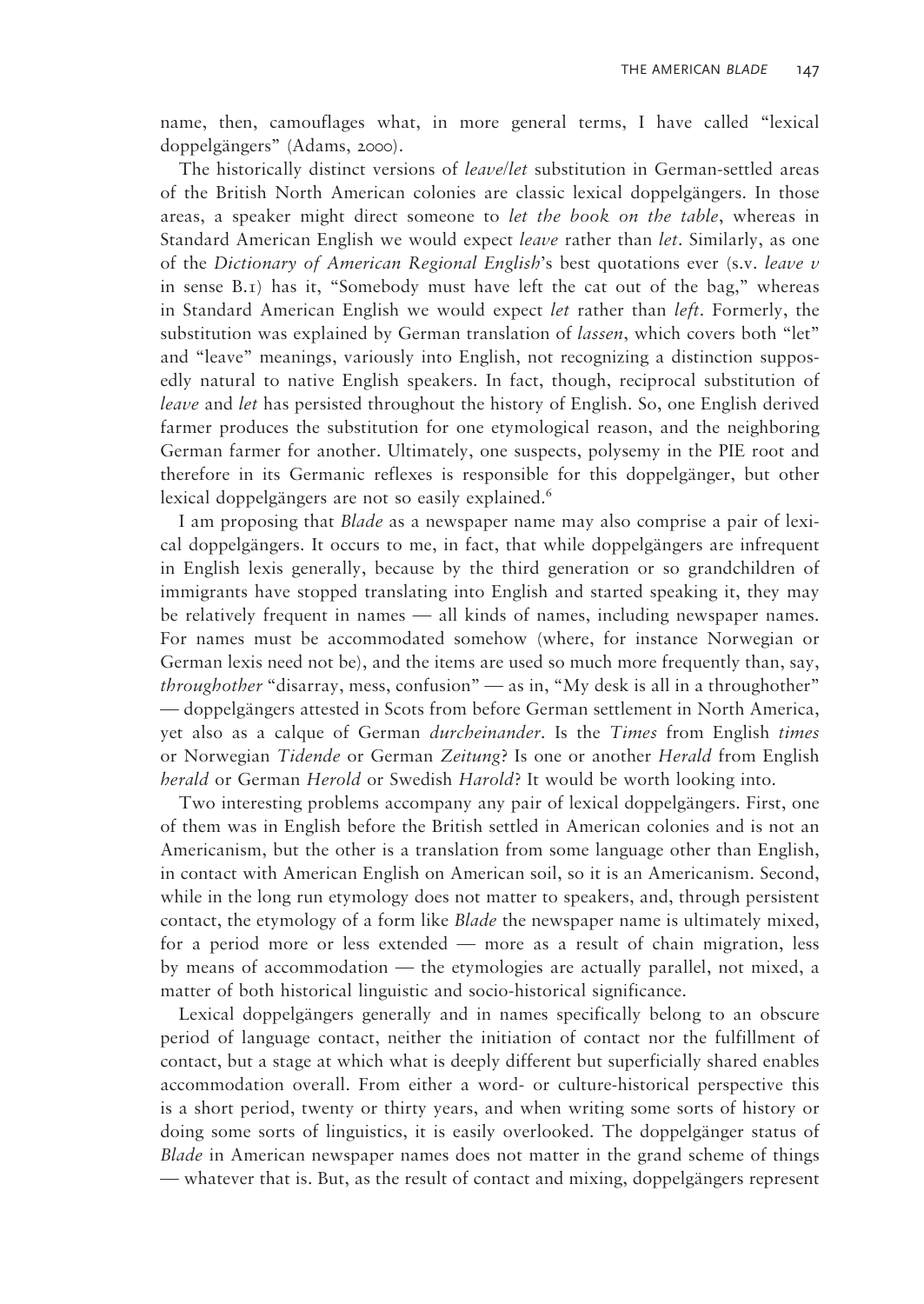the crucible or melting pot of American speech; they are significant, not only in a strictly descriptive historical sense, but in an American ideological sense, as well. Some iterations of the American newspaper name *Blade* are forged in that crucible.

*Blade* did — indeed, still does — figure in the lives of real speakers to whom, in some vague way, it did or still does matter as composing a particle of local, regional, or personal identity. This is true as a rule of names in our lives regardless of etymology, but it is sometimes also true because of etymology, which can draw communities into linguistic and cultural affiliation or distinguish them utterly. One *Blade* matters to Toledo, another to Lexington, Kentucky, yet another to the District of Columbia's LGBT community. Partly, *Blade*'s role is a question of scale, and linguistic behavior at the finest scale, the scale of nineteenth-century Blanchardville, Wisconsin, for instance, deserves some of our attention at least some of the time. Odd onomastic facts and problems are grained deeply in the American experience. To carve a history of that experience, you have to understand the wood against your blade.

## Notes

This article originated in a paper presented at the annual meeting of the American Name Society, January 3–5 2013, in Boston, Massachusetts, USA.

- There is no complete index of English-language newspapers, not even a putatively complete one. But *Blade* does not appear as an element in a newspaper name in Crane and Kaye (1927) or Smith and Head (1916) or those newspapers listed in the Library of Congress' Historic American Newspapers component of its larger project, Chronicling America (<http://chroniclingamerica.loc.gov/newspapers. txt>) (Accessed June 19, 2013).
- All facts about Wisconsin newspapers in this article derive from Oehlerts (1958), which is organized by county and, within the county listing, by locality and, within the local listing, by newspaper, alphabetically. I focus on Wisconsin *Blades* here partly (but only partly, as will become clear) because Oehlerts (1958) exists; for many states, comparable information is not available.
- <sup>3</sup> These two newspapers are listed in the Library of Congress' Historic American Newspapers archive (see note 1).
- 4 It should be noted that Rostad was capable of naming a newspaper without a trace of Norwegian influence: he was also founding editor  $(1892-1895)$

of *The Spring Valley Sun*, in Spring Valley, Pierce County, Wisconsin.

- 5 Proof of this last fact can be found at <http:// billiongraves.com/pages/record/ThurstonJRostad/ 229942> (Accessed June 19, 2013).
- 6 It is important to distinguish between lexical doppelgängers and words of mixed etymology of the kind often found in Middle English, in which a word might have derived plausibly from either a Latin or an Anglo-French etymon. One salient difference is that speakers or writers of Middle English originating Middle English forms were also usually fluent in Latin and Anglo-French, so that the etymologies in question may have been mixed in the minds of speakers — the mixing is a product of their multilingualism — whereas lexical doppelgängers derive from language contact, speakers do not control both languages implicated in development of the parallel items, and they do not recognize the etymological distinction between the items. The etymologies eventually mix, but only after the social circumstances that gave rise to the parallel items disappears. In other words, etymologies of lexical doppelgängers, unlike those of the Middle English words in question, are not ambiguous but rather clearly distinct and co-existent as such for some period of time.

## Bibliography

Adams, Michael. 2000. "Lexical Doppelgängers." *Journal of English Linguistics* 28(3): 295–310.

- Aitchison, Jean. 2007. *The Word Weavers: Newshounds and Wordsmiths*. Cambridge: Cambridge University Press.
- Crane, R. S., and F. B. Kaye. 1927. "A Census of British Newspapers and Periodicals, 1620–1800." *Studies in Philology* 24(1): 1-205.